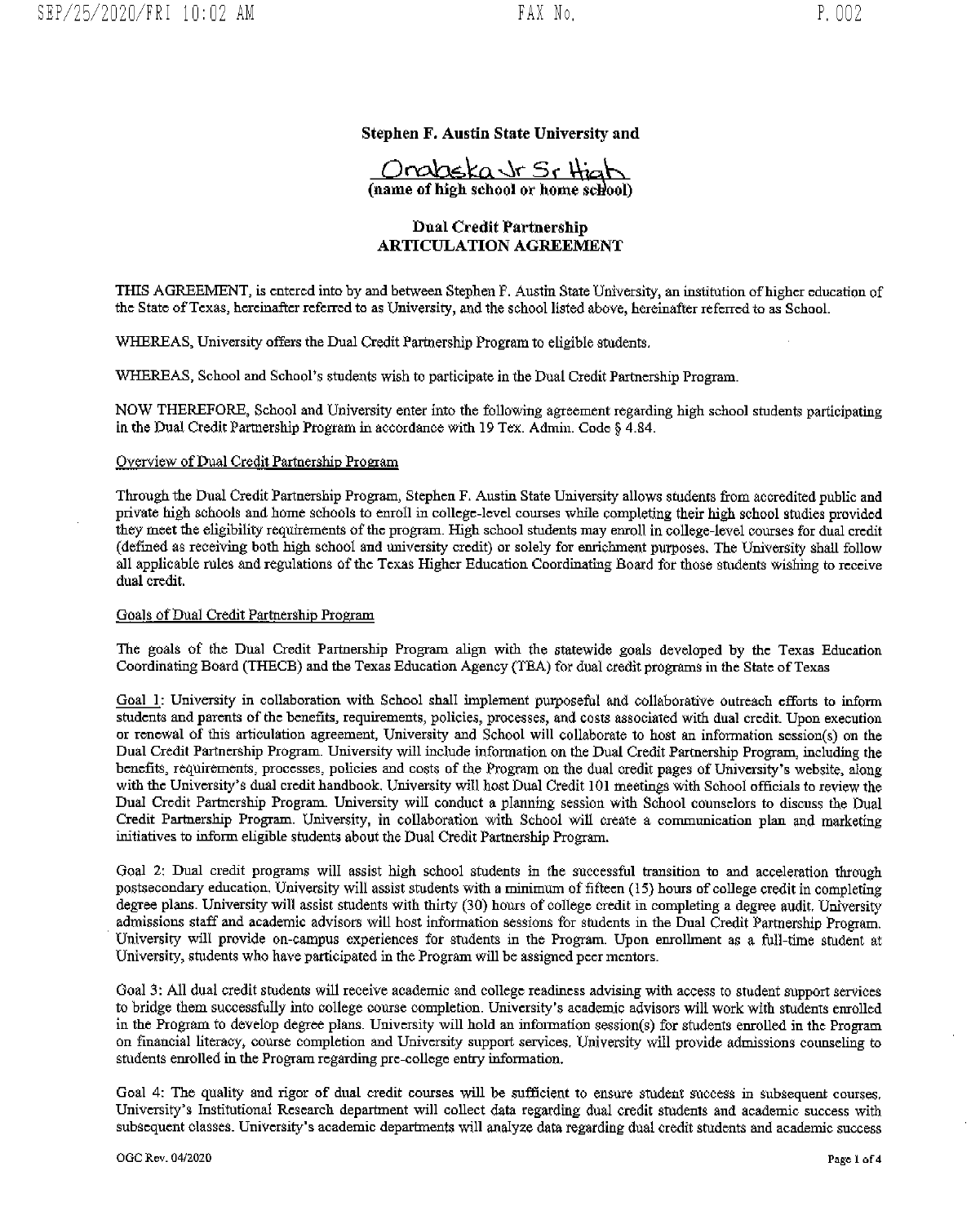with subsequent classes. Students enrolled in the Dual Credit Partnership Program will be provided with mid-term grades for classes in which they are enrolled.

Dual Credit Partnership Program Reeuirements

- I. Eligible Courses: The Dual Credit Partnership Program is open to high school students in grades 9-12. Eligible high school students may register for dual credit courses provided they meet course prerequisites and the courses they select are on the approved undergraduate course inventory for the University. No remedial or developmental courses shall be eligible under this program.
- II. Student Eligibility: Students must meet all eligibility requirements specified in <sup>19</sup> Tex. Admin. Code § 4,85(b). A recommendation by the student's high school principal or counselor and current academic transcripts must be submitted as well.

Furthermore, eligible students must meet admission requirements as stipulated in Stephen F. Austin State University Policy 6.9, Concurrent and Dual Credit Enrollment Programs, as may be amended from time to time. Eligibility requirements are also included on the Dual Credit Web page on SPA's website http://www.sfasu.edu/1569.asp.

- III. Location of Class: In most situations, dual credit students will take courses taught on the University campus. Courses taught exclusively on high school campuses or through electronic means shall comply with all Coordinating Board rules and regulations, including but not limited to the Board's adopted Principles of Good Practice for Academic Degree and Certificate Courses and Credit Courses Offered at a Distance and applicable rules and procedures set forth in 19 Tex. Admit. Code § 4, Subchapter P and Q. Additionally, School will work with University to ensure that the School's facilities meet the expectations and criteria required for college classes and are appropriate for college-level instruction.
- IV. Composition of Class: University courses may not be taken for high school credit only. Dual credit courses may be composed of dual credit students only, or of dual and college credit students. Exceptions for a mixed class shall only be granted in accordance with Coordinating Board rules.
- V. Faculty Selection, Supervision and Evaluations: University shall select all instructors of dual credit courses. All Dual Credit Partnership Program courses are taught by regularly employed SPA faculty/instructors. My exception requires the instructor to meet the same standards, including SACS requirements, and approval procedures used by the University in selecting instructors responsible for the regular offering of the course. Supervision and evaluation of all dual credit instructors shall use the same or comparable procedures used for all instructors/faculty of the uiversity.
- VI. Course Curriculum, Instruction and Gradingj The same policies, regulations and standards for course curriculum, grading, materials, instruction, and method/rigor of student evaluation that apply to university students will be applicable to high school students participating in the Dual Credit Partnership Program. High school students must abide by all rules and regulations as described under Academic Regulations of the most recent University General Bulletin.
- VII. Academic Policies and Student Support Services: Regular academic policies will apply to courses taken through the Dual Credit Partnership Program. Likewise, all student support services are available to students enrolled in dual credit courses,
- VIII. Advising Strategies: University and School will establish common advising strategies and terminology related to dual credit and college readiness to be used when advising dual credit students.
- IX. Endorsements: University will align postsecondary pathways and credentials offered by University with the endorsements described by Texas Education Code §28.025 (c-l) offered by School, and the dual credit courses offered under the Dual Credit Partnership Program that apply towards those endorsements. University will work with School to identify tools, including those developed by the Texas Education Agency, the Texas Higher Education Coordinating Board, or the Texas Workforce Commission, to assist counselors, students and families in selecting endorsements offered by School and dual credit courses offered as part of the Dual Credit Partnership Program.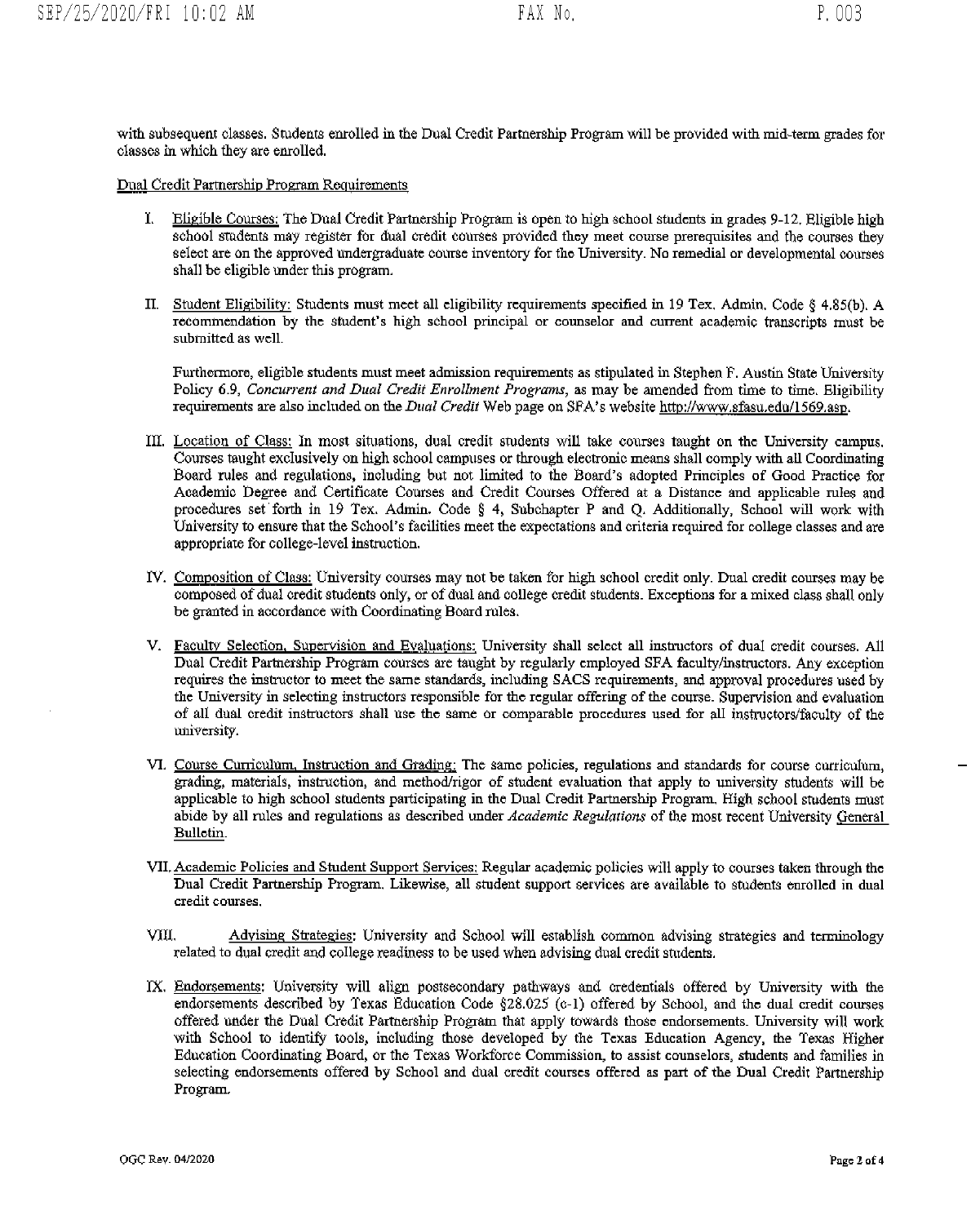- X. Transcription of Credit: University credit will be posted by the Registrar's Office at the same time as other University students. The high school will make necessary arrangements to receive the grade for those students earning dual credit so it may be posted on the student's high school record, A numerical grade will be requested from the SFA instructor at the end of each semester. This grade wilt be reported to the high school by the Dual Credit Coordinator.
	- a. The grade from the SFA course will be used for completion of high school graduation requirements and college credit.
	- b. Any grade received in a dual credit course will remain on the student's SPA transcript permanently.
- XI. Tuition and FeesJFunding: Participating students shall assume financial responsibility for the cost of tuition, fees, books and other expenses associated with their enrollment. High schools or school districts must make prior arrangements with the University should they assume responsibility for paying expenses incurred by the student(s). All charges are subject to modification by the SFA Board of Regents.
	- a. The cost for dual credit courses through SFA is currently \$50.00 per credit hour.
	- b. Any student enrolled in an online course with SPA will be charged an additional \$33.00 per credit hour technology fee.
	- c. Students will be charged all applicable university and course fees.
- XII. Open Educational Resources: University and School will consider the use of free or low-cost open educational resources in courses offered under the Dual Credit Partnership Program.
- XIII. PERPA Compliance: The parties agree to hold student information, including any personally identifiable student information or education records as those terms are defined under federal law, ("Confidential Data") in strict confidence and to use reasonable industry practices to establish and maintain adequate procedures to ensure the confidentiality and privacy of such Confidential Data from unauthorized use or disclosure in violation of the Federal Family Educational Rights and Privacy Act ("FERPA"), 20 USC l232g and not to use or disclose Confidential Data except as permitted or required by this Agreement, as required by law, or as otherwise authorized by the other party in writing. Neither party shall use Confidential Data of the other party for any purpose other than the purpose for which disclose to that party was made. Parties shall continue to maintain the confidentiality and privacy of the Confidential Data retained in its system after cancellation, expiration or other conclusion of this Agreement. Upon termination, cancellation, expiration or other conclusion of this Agreement, Parties shall return all Confidential Dnta or, if return is not feasible, destroy any and all Confidential Data. If a party destroys the information, it shall provide the other party with a certificate confirming the date of destruction of the data. Parties shall develop, implement, maintain and use appropriate administrative, technical and physical security measures to preserve the confidentiality, integrity and availability of all electronically maintained or transmitted Confidential Data. A party shall, within one day of discovery, report to the other party any use or disclosure of confidential information not authorized by this Agreement or in writing by the other party. Following this report, the party will conduct a timely and thorough investigation in an attempt to identify: (i) the nature of the unauthorized use or disclosure, (ii) the data used or disclosed, and (iii) who made the unauthorized use or received the unauthorized disclosure. At the conclusion of this investigation, the party will furnish a confidential written report to the other party indicating the results of the investigation, what the party has done or shall do to mitigate any deleterious effect of the unauthorized use or disclosure, and what corrective action the party has taken or shall take to prevent flirure similar unauthorized use or disclosure.
- XIV. Title IX: University strictly adheres to Title IX of the Education Amendments of 1972, the federal Campus Sexual Violence Elimination Act; United States Department of Education regulations and directives; and the University's sexual misconduct policy and procedures ("Regulations"). Specifically, the Regulations apply to all students, employees, visitors, and other third parties on University-controlled property, including institutions and entities with whom University places its students, including dual credit facilities. Further, such Regulations prohibit unequal treatment on the basis of sex as well as sexual harassment and sexual misconduct. As <sup>a</sup> condition of employment, enrollment, doing business. or being permitted on the campus, the above-mentioned individuals, organizations, and entities must agree to: 1) Report immediately to the Title IX coordinator any and all claims of sex discrimination or sexual misconduct; 2) Cooperate with University's Title IX investigation; and, 3) Cooperate fhlly with all sanctions that University may impose against such individual, organization, or entity, who is found to have violated the Regulations. If the individual, organization. or entity fails to adhere to any of the aforementioned requirements, University reserves the right to take appropriate action, including but not necessarily limited to, immediate removal from campus; discipline of employees and students (including termination of employment and/or expulsion from school); and immediate termination of business or contractual relationships.